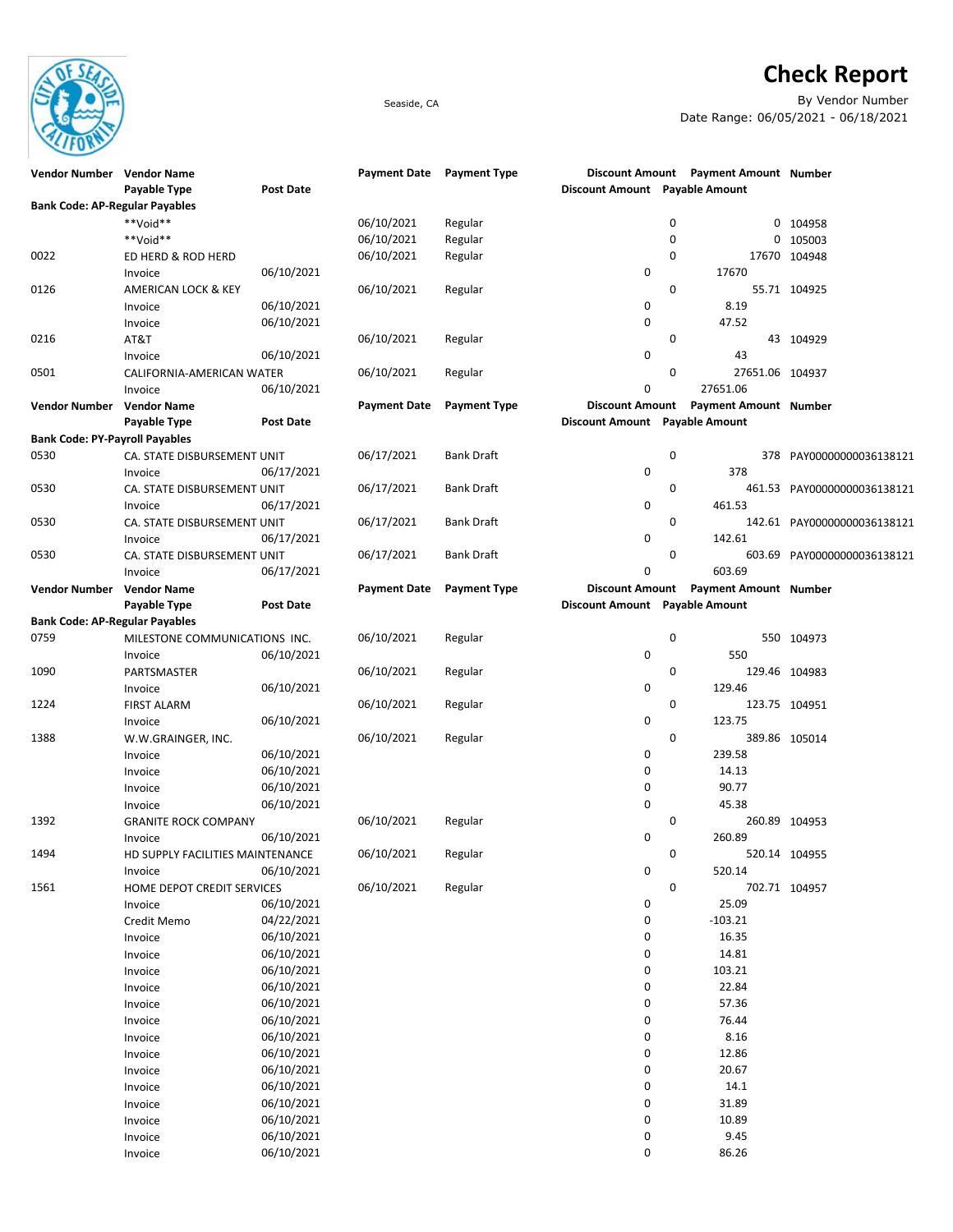|                                       |                                                   |                  |                     |                     | $\mathbf 0$                    |             |                                       |                      |
|---------------------------------------|---------------------------------------------------|------------------|---------------------|---------------------|--------------------------------|-------------|---------------------------------------|----------------------|
|                                       | Invoice                                           | 06/10/2021       |                     |                     |                                |             | 52.73                                 |                      |
|                                       | Invoice                                           | 06/10/2021       |                     |                     | 0                              |             | 67.67                                 |                      |
|                                       | Invoice                                           | 06/10/2021       |                     |                     | 0                              |             | 57.19                                 |                      |
|                                       | Invoice                                           | 06/10/2021       |                     |                     | 0                              |             | 117.95                                |                      |
| 1817                                  | <b>CSI FORENSIC SUPPLY</b>                        |                  | 06/10/2021          | Regular             |                                | 0           |                                       | 58.28 104944         |
|                                       | Invoice                                           | 06/10/2021       |                     |                     | $\mathbf 0$                    |             | 58.28                                 |                      |
| 1924                                  | LEAGUE OF CAL. CITIES                             |                  | 06/10/2021          | Regular             |                                | 0           |                                       | 13149 104964         |
|                                       | Invoice                                           | 06/10/2021       |                     |                     | 0                              |             | 13149                                 |                      |
| 1971                                  | LIEBERT CASSIDY WHITMORE                          |                  | 06/10/2021          | Regular             |                                | 0           |                                       | 3618 104965          |
|                                       | Invoice                                           | 06/10/2021       |                     |                     | 0                              |             | 3078                                  |                      |
|                                       |                                                   |                  |                     |                     | $\mathbf 0$                    |             | 540                                   |                      |
|                                       | Invoice                                           | 06/10/2021       |                     |                     |                                |             |                                       |                      |
| 1976                                  | LINCOLN AQUATICS                                  |                  | 06/10/2021          | Regular             |                                | 0           | 449.69 104966                         |                      |
|                                       | Invoice                                           | 06/10/2021       |                     |                     | 0                              |             | 449.69                                |                      |
| 2065                                  | MAHONEY & ASSOCIATES CONSULTING, LLC              |                  | 06/10/2021          | Regular             |                                | 0           |                                       | 1300 104967          |
|                                       | Invoice                                           | 06/10/2021       |                     |                     | $\mathbf 0$                    |             | 1300                                  |                      |
| 2102                                  | MARTIN'S IRRIGATION SUPPLY, INC.                  |                  | 06/10/2021          | Regular             |                                | 0           | 841.57 104970                         |                      |
|                                       | Invoice                                           | 06/10/2021       |                     |                     | 0                              |             | 658.02                                |                      |
|                                       | Invoice                                           | 06/10/2021       |                     |                     | 0                              |             | 183.55                                |                      |
| <b>Vendor Number</b>                  | <b>Vendor Name</b>                                |                  | <b>Payment Date</b> | <b>Payment Type</b> | <b>Discount Amount</b>         |             | <b>Payment Amount Number</b>          |                      |
|                                       | Payable Type                                      | <b>Post Date</b> |                     |                     | <b>Discount Amount</b>         |             | <b>Payable Amount</b>                 |                      |
| 2129                                  | MONTEREY COUNTY PEACE                             |                  | 06/10/2021          | Regular             |                                | 0           |                                       | 450 104979           |
|                                       |                                                   |                  |                     |                     |                                |             |                                       |                      |
|                                       | Invoice                                           | 06/10/2021       |                     |                     | 0                              |             | 450                                   |                      |
| 2184                                  | <b>MISSION LINEN SUPPLY</b>                       |                  | 06/10/2021          | Regular             |                                | 0           |                                       | 85.01 104974         |
|                                       | Invoice                                           | 06/10/2021       |                     |                     | $\mathbf 0$                    |             | 85.01                                 |                      |
| 2186                                  | <b>MISSION UNIFORM SERVICE</b>                    |                  | 06/10/2021          | Regular             |                                | $\mathbf 0$ | 1520.24 104975                        |                      |
|                                       | Invoice                                           | 06/10/2021       |                     |                     | 0                              |             | 430.36                                |                      |
|                                       | Invoice                                           | 06/10/2021       |                     |                     | 0                              |             | 104.59                                |                      |
|                                       | Invoice                                           | 06/10/2021       |                     |                     | 0                              |             | 70.56                                 |                      |
|                                       | Invoice                                           | 06/10/2021       |                     |                     | 0                              |             | 430.36                                |                      |
|                                       | Invoice                                           | 06/10/2021       |                     |                     | 0                              |             | 104.59                                |                      |
|                                       | Invoice                                           | 06/10/2021       |                     |                     | 0                              |             | 121.28                                |                      |
|                                       |                                                   | 06/10/2021       |                     |                     | 0                              |             | 258.5                                 |                      |
|                                       | Invoice                                           |                  |                     |                     |                                | 0           |                                       |                      |
| 2205                                  | MONTEREY CO. CONVENTION & VISITOR'S BU 06/10/2021 |                  |                     | Regular             |                                |             | 15372.72 104977                       |                      |
|                                       | Invoice                                           | 06/10/2021       |                     |                     | $\mathbf 0$                    |             | 15372.72                              |                      |
| 2236                                  | MBS BUSINESS SYSTEMS                              |                  | 06/10/2021          | Regular             |                                | 0           | 121.11 104972                         |                      |
|                                       | Invoice                                           | 06/10/2021       |                     |                     | $\mathbf 0$                    |             | 121.11                                |                      |
| 2652                                  | PACIFIC GAS & ELECTRIC                            |                  | 06/10/2021          | Regular             |                                | 0           | 8354.33 104981                        |                      |
|                                       | Invoice                                           | 06/10/2021       |                     |                     | 0                              |             | 440.86                                |                      |
|                                       | Invoice                                           | 06/10/2021       |                     |                     | 0                              |             | 628.53                                |                      |
|                                       | Invoice                                           | 06/10/2021       |                     |                     | 0                              |             | 1542.25                               |                      |
|                                       | Invoice                                           | 06/10/2021       |                     |                     | 0                              |             | 1097.54                               |                      |
|                                       | Invoice                                           | 06/10/2021       |                     |                     | 0                              |             | 578.65                                |                      |
|                                       | Invoice                                           | 06/10/2021       |                     |                     | 0                              |             | 2366.57                               |                      |
|                                       | Invoice                                           | 06/10/2021       |                     |                     | 0                              |             | 1699.93                               |                      |
|                                       |                                                   |                  |                     |                     |                                |             |                                       |                      |
| 2653                                  | PACIFIC GAS & ELECTRIC CO                         |                  | 06/10/2021          | Regular             |                                | 0           |                                       | 20.57 104982         |
|                                       | Invoice                                           | 06/10/2021       |                     |                     | 0                              |             | 20.57                                 |                      |
| 2746                                  | PENINSULA POOL SERVICE & SUPPLY INC.              |                  | 06/10/2021          | Regular             |                                | 0           |                                       | 107 104984           |
|                                       | Invoice                                           | 06/10/2021       |                     |                     | 0                              |             | 107                                   |                      |
| 2816                                  | PLUG & PAY TECHNOLOGIES, INC.                     |                  | 06/10/2021          | Regular             |                                | 0           |                                       | 30 104985            |
|                                       | Invoice                                           | 06/10/2021       |                     |                     | 0                              |             | 15                                    |                      |
|                                       | Invoice                                           | 06/10/2021       |                     |                     | $\mathbf 0$                    |             | 15                                    |                      |
| 2849                                  | PREMIUM AUTO PARTS                                |                  | 06/10/2021          | Regular             |                                | 0           | 473.58 104986                         |                      |
|                                       | Invoice                                           | 06/10/2021       |                     |                     | 0                              |             | 129.37                                |                      |
|                                       | Invoice                                           | 06/10/2021       |                     |                     | 0                              |             | 35.81                                 |                      |
|                                       | Invoice                                           | 06/10/2021       |                     |                     | 0                              |             | 285.48                                |                      |
|                                       |                                                   | 06/10/2021       |                     |                     | 0                              |             | 22.92                                 |                      |
|                                       | Invoice                                           |                  |                     |                     |                                |             |                                       |                      |
| Vendor Number                         | <b>Vendor Name</b>                                |                  | <b>Payment Date</b> | <b>Payment Type</b> | <b>Discount Amount</b>         |             | Payment Amount Number                 |                      |
|                                       | Payable Type                                      | Post Date        |                     |                     | Discount Amount Payable Amount |             |                                       |                      |
| <b>Bank Code: PY-Payroll Payables</b> |                                                   |                  |                     |                     |                                |             |                                       |                      |
| 2877                                  | PUBLIC EMPLOYEES' RETIREMENT SYSTEM               |                  | 06/11/2021          | <b>Bank Draft</b>   |                                | 0           |                                       | -53.69 1001866027    |
|                                       | Credit Memo                                       | 05/20/2021       |                     |                     | 0                              |             | $-53.69$                              |                      |
| 2877                                  | PUBLIC EMPLOYEES' RETIREMENT SYSTEM               |                  | 06/11/2021          | <b>Bank Draft</b>   |                                | 0           |                                       | 122579.06 1001866027 |
|                                       | Invoice                                           | 05/20/2021       |                     |                     | 0                              |             | 122579.06                             |                      |
| 2877                                  | PUBLIC EMPLOYEES' RETIREMENT SYSTEM               |                  | 06/11/2021          | <b>Bank Draft</b>   |                                | 0           |                                       | 0.09 1001866027      |
|                                       | Debit Memo                                        | 05/20/2021       |                     |                     | 0                              |             | 0.09                                  |                      |
| <b>Vendor Number</b>                  | <b>Vendor Name</b>                                |                  | <b>Payment Date</b> | <b>Payment Type</b> |                                |             | Discount Amount Payment Amount Number |                      |
|                                       | Payable Type                                      | <b>Post Date</b> |                     |                     | Discount Amount Payable Amount |             |                                       |                      |
|                                       |                                                   |                  |                     |                     |                                |             |                                       |                      |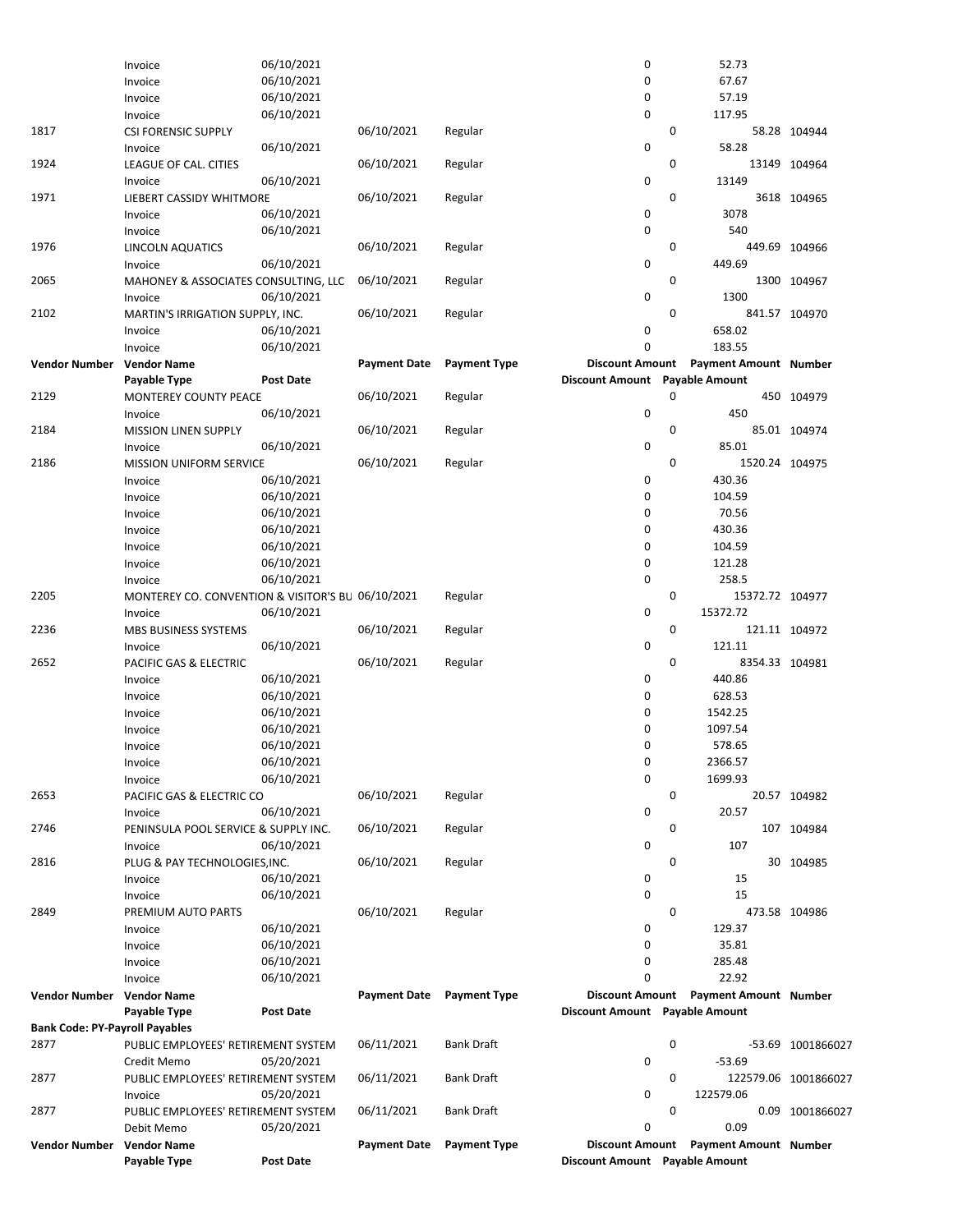| <b>Bank Code: AP-Regular Payables</b> |                                 |                  |                     |                     |                                |   |                              |                          |
|---------------------------------------|---------------------------------|------------------|---------------------|---------------------|--------------------------------|---|------------------------------|--------------------------|
| 3154                                  | GREEN VALLEY LANSCAPE INC.      |                  | 06/10/2021          | Regular             |                                | 0 |                              | 364.29 104954            |
|                                       | Invoice                         | 06/10/2021       |                     |                     | 0                              |   | 64.68                        |                          |
|                                       | Invoice                         | 06/10/2021       |                     |                     | 0                              |   | 299.61                       |                          |
| 3211                                  | SHERWIN-WILLIAMS CO.            |                  | 06/10/2021          | Regular             |                                | 0 | 1219.23 104998               |                          |
|                                       | Invoice                         | 06/10/2021       |                     |                     | 0                              |   | 653.1                        |                          |
|                                       | Invoice                         | 06/10/2021       |                     |                     | 0                              |   | 548.31                       |                          |
|                                       | Invoice                         | 06/10/2021       |                     |                     | 0                              |   | 17.82                        |                          |
| 3244                                  |                                 |                  | 06/10/2021          |                     |                                | 0 |                              | 16.62 104999             |
|                                       | SLAKEY BROTHERS INC.            |                  |                     | Regular             |                                |   |                              |                          |
|                                       | Invoice                         | 06/10/2021       |                     |                     | 0                              |   | 16.62                        |                          |
| 3307                                  | SAME DAY SHRED                  |                  | 06/10/2021          | Regular             |                                | 0 |                              | 115 104993               |
|                                       | Invoice                         | 06/10/2021       |                     |                     | 0                              |   | 45                           |                          |
|                                       | Invoice                         | 06/10/2021       |                     |                     | 0                              |   | 25                           |                          |
|                                       | Invoice                         | 06/10/2021       |                     |                     | 0                              |   | 45                           |                          |
| 3319                                  | STAPLES ADVANTAGE               |                  | 06/10/2021          | Regular             |                                | 0 | 1242.03 105002               |                          |
|                                       | Credit Memo                     | 04/07/2021       |                     |                     | 0                              |   | $-8.73$                      |                          |
|                                       | Invoice                         | 06/10/2021       |                     |                     | 0                              |   | 118.89                       |                          |
|                                       | Invoice                         | 06/10/2021       |                     |                     | 0                              |   | 115.7                        |                          |
|                                       | Invoice                         | 06/10/2021       |                     |                     | 0                              |   | 23.9                         |                          |
|                                       | Invoice                         | 06/10/2021       |                     |                     | 0                              |   | 242.5                        |                          |
|                                       | Invoice                         | 06/10/2021       |                     |                     | 0                              |   | 51.98                        |                          |
|                                       | Invoice                         | 06/10/2021       |                     |                     | 0                              |   | 228.89                       |                          |
|                                       | Invoice                         | 06/10/2021       |                     |                     | 0                              |   | 181.04                       |                          |
|                                       | Credit Memo                     | 06/10/2021       |                     |                     | 0                              |   | $-22.27$                     |                          |
|                                       | Invoice                         | 06/10/2021       |                     |                     | 0                              |   | 30.8                         |                          |
|                                       | Invoice                         | 06/10/2021       |                     |                     | 0                              |   | 28.82                        |                          |
|                                       | Invoice                         | 06/10/2021       |                     |                     | 0                              |   | 17.67                        |                          |
|                                       | Invoice                         | 06/10/2021       |                     |                     | 0                              |   | 145.29                       |                          |
|                                       | Invoice                         | 06/10/2021       |                     |                     | 0                              |   | 31.13                        |                          |
|                                       | Invoice                         | 06/10/2021       |                     |                     | 0                              |   | 66.24                        |                          |
|                                       | Credit Memo                     | 06/10/2021       |                     |                     | 0                              |   | $-9.82$                      |                          |
| 3569                                  | URBAN FUTURES, INC.             |                  | 06/10/2021          | Regular             |                                | 0 |                              | 4698.2 105010            |
|                                       |                                 | 06/10/2021       |                     |                     | 0                              |   | 350                          |                          |
|                                       | Invoice                         |                  |                     |                     | 0                              |   | 3069.32                      |                          |
|                                       | Invoice                         | 06/10/2021       |                     |                     |                                |   |                              |                          |
|                                       | Invoice                         | 06/10/2021       |                     |                     | 0                              |   | 1278.88                      |                          |
| 3574                                  | U.S. BANK-CALCARD               |                  | 06/10/2021          | Regular             |                                | 0 | 28076.12 105008              |                          |
|                                       | Invoice                         | 06/10/2021       |                     |                     | 0                              |   | 28076.12                     |                          |
| 4106                                  | BAY REPROGRAPHIC & SUPPLY, INC. |                  | 06/10/2021          | Regular             |                                | 0 |                              | 387.29 104932            |
|                                       | Invoice                         | 06/10/2021       |                     |                     | 0                              |   | 387.29                       |                          |
| <b>Vendor Number</b>                  | <b>Vendor Name</b>              |                  | <b>Payment Date</b> | <b>Payment Type</b> | <b>Discount Amount</b>         |   | <b>Payment Amount Number</b> |                          |
|                                       | Payable Type                    | <b>Post Date</b> |                     |                     | Discount Amount Payable Amount |   |                              |                          |
| 4487                                  | PTS COMMUNICATIONS              |                  | 06/10/2021          | Regular             |                                | 0 |                              | 131 104987               |
|                                       | Invoice                         | 06/10/2021       |                     |                     | 0                              |   | 103                          |                          |
|                                       | Invoice                         | 06/10/2021       |                     |                     | 0                              |   | 28                           |                          |
| Vendor Number Vendor Name             |                                 |                  | <b>Payment Date</b> | <b>Payment Type</b> | <b>Discount Amount</b>         |   | <b>Payment Amount Number</b> |                          |
|                                       | Payable Type                    | Post Date        |                     |                     | Discount Amount Payable Amount |   |                              |                          |
| <b>Bank Code: PY-Payroll Payables</b> |                                 |                  |                     |                     |                                |   |                              |                          |
| 5144                                  | STATE OF CALIFORNIA             |                  | 06/18/2021          | <b>Bank Draft</b>   |                                | 0 |                              | 21524.89 0-995-385-760   |
|                                       | Invoice                         | 06/17/2021       |                     |                     | 0                              |   | 21524.89                     |                          |
| Vendor Number Vendor Name             |                                 |                  | <b>Payment Date</b> | <b>Payment Type</b> | <b>Discount Amount</b>         |   | <b>Payment Amount Number</b> |                          |
|                                       | Payable Type                    | Post Date        |                     |                     | Discount Amount Payable Amount |   |                              |                          |
| <b>Bank Code: AP-Regular Payables</b> |                                 |                  |                     |                     |                                |   |                              |                          |
| 5239                                  | URBAN LUMBERJACKS, INC.         |                  | 06/10/2021          | Regular             |                                | 0 |                              | 8240 105011              |
|                                       | Invoice                         | 06/10/2021       |                     |                     | 0                              |   | 2640                         |                          |
|                                       | Invoice                         | 06/10/2021       |                     |                     | 0                              |   | 2400                         |                          |
|                                       | Invoice                         | 06/10/2021       |                     |                     | 0                              |   | 3200                         |                          |
| Vendor Number Vendor Name             |                                 |                  | Payment Date        | <b>Payment Type</b> | <b>Discount Amount</b>         |   | Payment Amount Number        |                          |
|                                       | Payable Type                    | Post Date        |                     |                     | Discount Amount Payable Amount |   |                              |                          |
| <b>Bank Code: PY-Payroll Payables</b> |                                 |                  |                     |                     |                                |   |                              |                          |
| 5264                                  |                                 |                  | 06/18/2021          | Bank Draft          |                                | 0 |                              | 57607.86 270156980125079 |
|                                       | RABOBANK, N.A.                  |                  |                     |                     |                                |   |                              |                          |
|                                       | Invoice                         | 06/17/2021       |                     |                     | 0                              |   | 57607.86                     |                          |
| 5264                                  | RABOBANK, N.A.                  |                  | 06/18/2021          | <b>Bank Draft</b>   |                                | 0 |                              | 16365.92 270156980125079 |
|                                       | Invoice                         | 06/17/2021       |                     |                     | 0                              |   | 16365.92                     |                          |
| Vendor Number Vendor Name             |                                 |                  | <b>Payment Date</b> | <b>Payment Type</b> | <b>Discount Amount</b>         |   | <b>Payment Amount Number</b> |                          |
|                                       | Payable Type                    | <b>Post Date</b> |                     |                     | Discount Amount Payable Amount |   |                              |                          |
| <b>Bank Code: AP-Regular Payables</b> |                                 |                  |                     |                     |                                |   |                              |                          |
| 5417                                  | RENTAL DEPOT                    |                  | 06/10/2021          | Regular             |                                | 0 |                              | 220 104989               |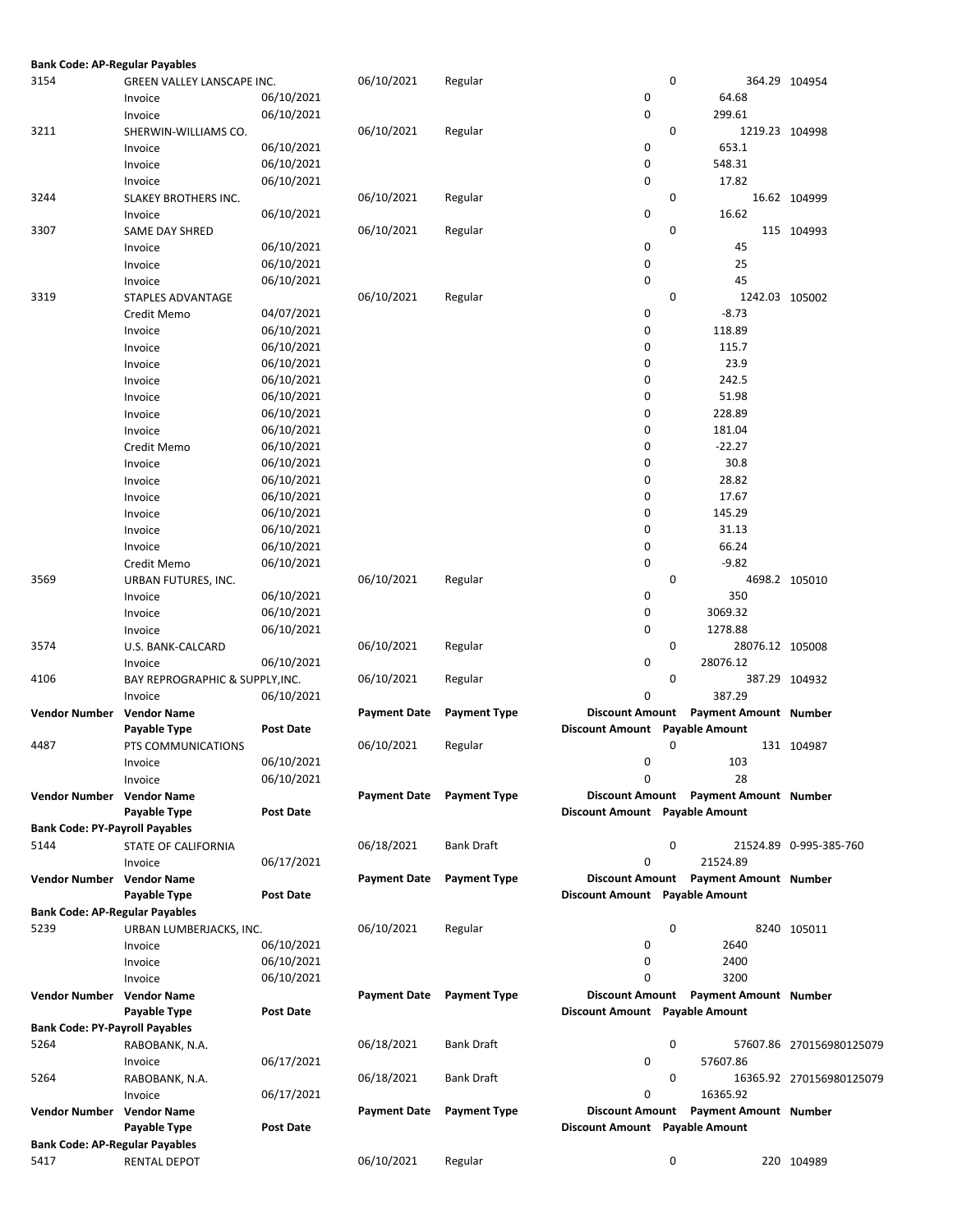|                      | Invoice                                        | 06/10/2021               |                     |                     | 0                              |             | 220                          |               |
|----------------------|------------------------------------------------|--------------------------|---------------------|---------------------|--------------------------------|-------------|------------------------------|---------------|
| 5873                 | UNITED SITE SERVICES OF CALIFORNIA, INC.       |                          | 06/10/2021          | Regular             |                                | $\mathbf 0$ |                              | 49.66 105009  |
|                      | Invoice                                        | 06/10/2021               |                     |                     | $\mathbf 0$                    |             | 49.66                        |               |
| 5875                 | HINDERLITER, de LLAMAS & ASSOCIATES            |                          | 06/10/2021          | Regular             |                                | 0           | 10129.65 104956              |               |
|                      |                                                | 06/10/2021               |                     |                     | $\mathbf 0$                    |             | 10129.65                     |               |
|                      | Invoice                                        |                          |                     |                     |                                |             |                              |               |
| 5996                 | WITMER-TYSON IMPORTS                           |                          | 06/10/2021          | Regular             |                                | 0           |                              | 650 105016    |
|                      | Invoice                                        | 06/10/2021               |                     |                     | 0                              |             | 650                          |               |
| 6013                 | RHOMAR INDUSTRIES, INC.                        |                          | 06/10/2021          | Regular             |                                | 0           | 443.16 104990                |               |
|                      | Invoice                                        | 06/10/2021               |                     |                     | 0                              |             | 443.16                       |               |
| 6099                 | MONTEREY COUNTY ELECTIONS DEPARTMEN 06/10/2021 |                          |                     | Regular             |                                | 0           | 61713.86 104978              |               |
|                      | Invoice                                        | 06/10/2021               |                     |                     | $\mathbf 0$                    |             | 61713.86                     |               |
| 6195                 | SEASIDE AQUATICS CLUB, INC.                    |                          | 06/10/2021          | Regular             |                                | 0           |                              | 2042 104995   |
|                      | Invoice                                        | 06/10/2021               |                     |                     | $\mathbf 0$                    |             | 2042                         |               |
| 6204                 | <b>CONCERN HEALTH</b>                          |                          | 06/10/2021          | Regular             |                                | 0           |                              | 715 104942    |
|                      | Invoice                                        | 06/10/2021               |                     |                     | $\mathbf 0$                    |             | 715                          |               |
| 6284                 | <b>JOHNSON ELECTRONICS</b>                     |                          | 06/10/2021          | Regular             |                                | 0           |                              | 57 104963     |
|                      |                                                |                          |                     |                     | 0                              |             | 57                           |               |
|                      | Invoice                                        | 06/10/2021               |                     |                     |                                |             |                              |               |
| 6324                 | The Home Depot Pro                             |                          | 06/10/2021          | Regular             |                                | 0           |                              | 3835.8 105005 |
|                      | Invoice                                        | 06/10/2021               |                     |                     | 0                              |             | 1069.1                       |               |
|                      | Invoice                                        | 06/10/2021               |                     |                     | $\mathbf 0$                    |             | 873.1                        |               |
|                      | Invoice                                        | 06/10/2021               |                     |                     | 0                              |             | 646.12                       |               |
|                      | Invoice                                        | 06/10/2021               |                     |                     | 0                              |             | 390.87                       |               |
|                      | Invoice                                        | 06/10/2021               |                     |                     | 0                              |             | 422.8                        |               |
|                      | Invoice                                        | 06/10/2021               |                     |                     | $\mathbf 0$                    |             | 433.81                       |               |
| 6379                 | MARINA COAST WATER DISTRICT                    |                          | 06/10/2021          | Regular             |                                | 0           |                              | 803.85 104969 |
|                      | Invoice                                        | 06/10/2021               |                     |                     | 0                              |             | 803.85                       |               |
| 6553                 | <b>COMCAST</b>                                 |                          | 06/10/2021          | Regular             |                                | 0           |                              | 25 104939     |
|                      |                                                |                          |                     |                     | $\mathbf 0$                    |             | 25                           |               |
|                      | Invoice                                        | 06/10/2021               |                     |                     |                                |             |                              |               |
| 6553                 | COMCAST                                        |                          | 06/10/2021          | Regular             |                                | 0           |                              | 420.88 104940 |
|                      | Invoice                                        | 06/10/2021               |                     |                     | 0                              |             | 420.88                       |               |
| 6565                 | DLT SOLUTIONS, LLC                             |                          | 06/10/2021          | Regular             |                                | 0           | 1109.36 104946               |               |
|                      | Invoice                                        | 06/10/2021               |                     |                     | $\mathbf 0$                    |             | 1109.36                      |               |
| 6664                 | QUALITY WATER ENTERPRISES INC                  |                          | 06/10/2021          | Regular             |                                | 0           |                              | 284 104988    |
|                      |                                                |                          |                     |                     |                                |             |                              |               |
|                      | Invoice                                        | 06/10/2021               |                     |                     | 0                              |             | 284                          |               |
| 6671                 | <b>VERIZON WIRELESS</b>                        |                          |                     |                     |                                | 0           | 917.97 105013                |               |
|                      |                                                |                          | 06/10/2021          | Regular             |                                |             |                              |               |
|                      | Invoice                                        | 06/10/2021               |                     |                     | 0                              |             | 284.28                       |               |
|                      | Invoice                                        | 06/10/2021               |                     |                     | $\mathbf 0$                    |             | 385.06                       |               |
|                      | Invoice                                        | 06/10/2021               |                     |                     | $\mathbf 0$                    |             | 51.28                        |               |
|                      | Invoice                                        | 06/10/2021               |                     |                     | 0                              |             | 197.35                       |               |
| 6727                 | DATAPROSE, INC.                                |                          | 06/10/2021          | Regular             |                                | 0           |                              | 638.06 104945 |
|                      | Invoice                                        | 06/10/2021               |                     |                     | 0                              |             | 638.06                       |               |
| 7071                 | AT&T                                           |                          | 06/10/2021          | Regular             |                                | 0           |                              | 154.56 104928 |
|                      | Invoice                                        | 06/10/2021               |                     |                     | 0                              |             | 51.52                        |               |
|                      | Invoice                                        | 06/10/2021               |                     |                     | 0                              |             | 51.52                        |               |
|                      | Invoice                                        | 06/10/2021               |                     |                     | 0                              |             | 51.52                        |               |
| <b>Vendor Number</b> |                                                |                          | <b>Payment Date</b> | <b>Payment Type</b> | <b>Discount Amount</b>         |             |                              |               |
|                      | <b>Vendor Name</b>                             | <b>Post Date</b>         |                     |                     |                                |             | <b>Payment Amount Number</b> |               |
|                      | Payable Type                                   |                          |                     |                     | Discount Amount Payable Amount | 0           |                              |               |
| 7173                 | Iconix Waterworks (US) Inc.                    |                          | 06/10/2021          | Regular             |                                |             |                              | 563.74 104959 |
|                      | Invoice                                        | 06/10/2021               |                     |                     | 0                              |             | 202.55                       |               |
|                      | Invoice                                        | 06/10/2021               |                     |                     | $\pmb{0}$                      |             | 361.19                       |               |
| 7226                 | <b>JAIME MORALES</b>                           |                          | 06/10/2021          | Regular             |                                | 0           |                              | 2800 104961   |
|                      | Invoice                                        | 06/10/2021               |                     |                     | 0                              |             | 2800                         |               |
| 7266                 | E2 CONSULTING ENGINEERS, INC.                  |                          | 06/10/2021          | Regular             |                                | 0           |                              | 6896.5 104947 |
|                      | Invoice                                        | 06/10/2021               |                     |                     | $\mathbf 0$                    |             | 6896.5                       |               |
| 7506                 | CODE PUBLISHING, INC.                          |                          | 06/10/2021          | Regular             |                                | 0           |                              | 780 104938    |
|                      | Invoice                                        | 06/10/2021               |                     |                     | $\pmb{0}$                      |             | 780                          |               |
| 7570                 |                                                |                          | 06/10/2021          | Regular             |                                | 0           |                              | 4500 105006   |
|                      | <b>TONY GOMES</b><br>Invoice                   |                          |                     |                     | 0                              |             | 4500                         |               |
|                      |                                                | 06/10/2021               |                     |                     |                                |             |                              |               |
| 7644                 | <b>COMCAST BUSINESS</b>                        |                          | 06/10/2021          | Regular             |                                | 0           | 5063.83 104941               |               |
|                      | Invoice                                        | 06/10/2021               |                     |                     | $\pmb{0}$                      |             | 5063.83                      |               |
| 8091                 | <b>BADGER METER INC.</b>                       |                          | 06/10/2021          | Regular             |                                | 0           |                              | 712.89 104931 |
|                      | Invoice                                        | 06/10/2021               |                     |                     | 0                              |             | 712.89                       |               |
| 8361                 | SPEAKWRITE LLC                                 |                          | 06/10/2021          | Regular             |                                | 0           | 1030.81 105001               |               |
|                      | Invoice                                        | 06/10/2021               |                     |                     | $\pmb{0}$                      |             | 1030.81                      |               |
| 8493                 | CORODATA RECORDS MGMT., INC.                   |                          | 06/10/2021          | Regular             |                                | 0           |                              | 899.95 104943 |
|                      | Invoice<br>Invoice                             | 06/10/2021<br>06/10/2021 |                     |                     | 0<br>0                         |             | 446.1<br>453.85              |               |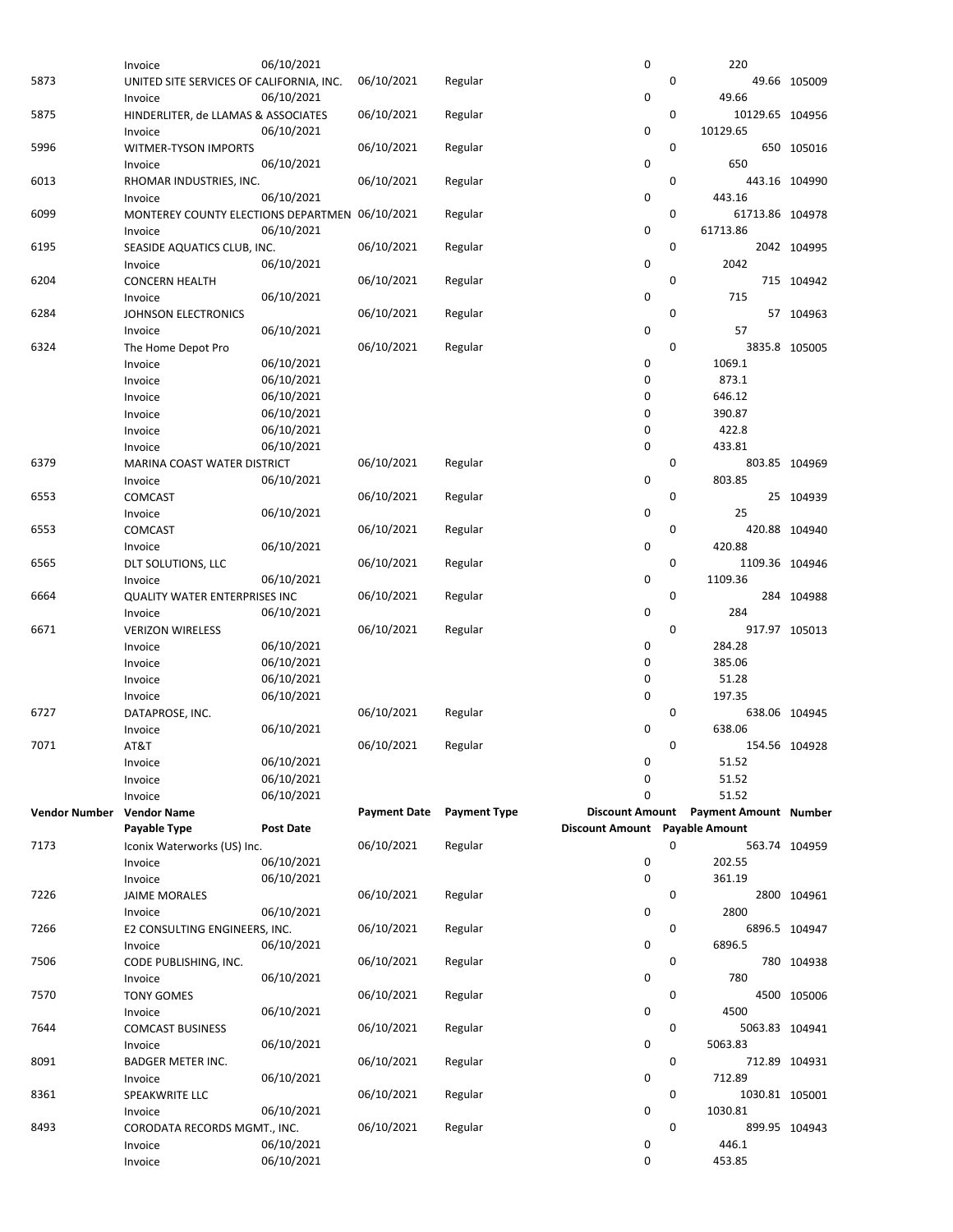| 8512                      | CALIFORNIA TOWING & TRANSPORT                                  | 06/10/2021       | 06/10/2021          | Regular             | 0                                                        | 0 |                              | 1312.5 104936 |
|---------------------------|----------------------------------------------------------------|------------------|---------------------|---------------------|----------------------------------------------------------|---|------------------------------|---------------|
| 8755                      | Invoice<br>TRUST TWO - CORONA 1997 TRUST                       |                  | 06/10/2021          | Regular             |                                                          | 0 | 1312.5                       | 984.74 105007 |
|                           | Invoice                                                        | 06/10/2021       |                     |                     | 0                                                        |   | 984.74                       |               |
| 8892                      | NCI AFFILIATES, INC.<br>Invoice                                | 06/10/2021       | 06/10/2021          | Regular             | 0                                                        | 0 | 1225                         | 1225 104980   |
| 8952                      | EDUARDO SOMOZA                                                 |                  | 06/10/2021          | Regular             |                                                          | 0 | 1249.92 104949               |               |
|                           | Invoice                                                        | 06/10/2021       |                     |                     | 0                                                        |   | 1249.92                      |               |
| 8980                      | ATHENA OCCMED<br>Invoice                                       | 06/10/2021       | 06/10/2021          | Regular             | 0                                                        | 0 | 2720                         | 2720 104930   |
| 9084                      | BUCHER MUNICIPAL NORTH AMERICA INC.                            |                  | 06/10/2021          | Regular             |                                                          | 0 |                              | 1051.5 104933 |
|                           | Invoice                                                        | 06/10/2021       |                     |                     | 0                                                        | 0 | 1051.5                       |               |
| 9111                      | CALIFORNIA COASTAL RURAL DEVELOPMENT<br>Invoice                | 06/10/2021       | 06/10/2021          | Regular             | 0                                                        |   | 2500                         | 2500 104935   |
| 9159                      | <b>SC WORKS</b>                                                |                  | 06/10/2021          | Regular             |                                                          | 0 |                              | 546.25 104994 |
| 9181                      | Invoice                                                        | 06/10/2021       | 06/10/2021          |                     | 0                                                        | 0 | 546.25                       | 2500 104997   |
|                           | SEROLOGICAL RESEARCH INSTITUTE<br>Invoice                      | 06/10/2021       |                     | Regular             | 0                                                        |   | 2500                         |               |
| 9212                      | <b>WEX BANK</b>                                                |                  | 06/10/2021          | Regular             |                                                          | 0 |                              | 168.89 105015 |
|                           | Invoice                                                        | 06/10/2021       |                     |                     | 0                                                        |   | 168.89                       |               |
| 9247                      | <b>VERIZON CONNECT NWF INC.</b><br>Invoice                     | 06/10/2021       | 06/10/2021          | Regular             | 0                                                        | 0 | 1908.95 105012<br>1908.95    |               |
| 9313                      | MANUEL L. LOPEZ & LINDA L. LOPEZ                               |                  | 06/10/2021          | Regular             |                                                          | 0 |                              | 350 104968    |
|                           | Invoice                                                        | 06/10/2021       |                     |                     | 0                                                        |   | 350                          |               |
| <b>Vendor Number</b>      | <b>Vendor Name</b><br>Payable Type                             | <b>Post Date</b> | <b>Payment Date</b> | <b>Payment Type</b> | <b>Discount Amount</b><br>Discount Amount Payable Amount |   | <b>Payment Amount Number</b> |               |
| 9409                      | STURDY OIL COMPANY                                             |                  | 06/10/2021          | Regular             |                                                          | 0 | 5184.49 105004               |               |
|                           | Invoice                                                        | 06/10/2021       |                     |                     | 0                                                        |   | 5184.49                      |               |
| 9458                      | ANGELINA'S BAKERY DELI & CAFE<br>Invoice                       | 06/10/2021       | 06/10/2021          | Regular             | 0                                                        | 0 | 12702                        | 12702 104926  |
| 9458                      | ANGELINA'S BAKERY DELI & CAFE                                  |                  | 06/10/2021          | Regular             |                                                          | 0 |                              | 12768 104927  |
|                           | Invoice                                                        | 06/10/2021       |                     |                     | 0                                                        |   | 12768                        |               |
| 9461                      | 7 TILTHOUSE LLC<br>Invoice                                     | 06/10/2021       | 06/10/2021          | Regular             | 0                                                        | 0 | 16128                        | 16128 104920  |
| 9461                      | 7 TILTHOUSE LLC                                                |                  | 06/10/2021          | Regular             |                                                          | 0 |                              | 15402 104921  |
|                           | Invoice                                                        | 06/10/2021       |                     |                     | 0                                                        |   | 15402                        |               |
| 9469                      | GOLDEN STATE TRUCK & TRAILER REPAIR, INC 06/10/2021<br>Invoice | 06/10/2021       |                     | Regular             | 0                                                        | 0 | 289.99                       | 289.99 104952 |
| 9527                      | MONTEREY BAY MILITARY HOUSING LLC                              |                  | 06/10/2021          | Regular             |                                                          | 0 | 15176.95 104976              |               |
|                           | Invoice                                                        | 06/10/2021       |                     |                     | 0<br>0                                                   |   | 2022.4                       |               |
| 9561                      | Invoice<br><b>AMANDA LIANG</b>                                 | 06/10/2021       | 06/10/2021          | Regular             |                                                          | 0 | 13154.55                     | 4939 104924   |
|                           | Invoice                                                        | 06/10/2021       |                     |                     | 0                                                        |   | 4939                         |               |
| 9565                      | SOLAR INTEGRATED FUND IV-A, LLC                                |                  | 06/10/2021          | Regular             | 0                                                        | 0 | 98.8                         | 98.8 105000   |
| 9584                      | Invoice<br>CALIFORNIA AMERICAN WATER                           | 06/10/2021       | 06/10/2021          | Regular             |                                                          | 0 |                              | 2748.5 104934 |
|                           | Invoice                                                        | 06/10/2021       |                     |                     | 0                                                        |   | 160.21                       |               |
| 9592                      | Invoice<br>SEASIDE HOUSING LP                                  | 06/10/2021       | 06/10/2021          | Regular             | 0                                                        | 0 | 2588.29                      | 9680.3 104996 |
|                           | Invoice                                                        | 06/10/2021       |                     |                     | 0                                                        |   | 9025.8                       |               |
|                           | Invoice                                                        | 06/10/2021       |                     |                     | 0                                                        |   | 654.5                        |               |
| 9601                      | ADD ARMOR, LLC<br>Invoice                                      | 06/10/2021       | 06/10/2021          | Regular             | 0                                                        | 0 | 7542.5                       | 7542.5 104922 |
| 9620                      | JEFFREY THOMAS CECILIO                                         |                  | 06/10/2021          | Regular             |                                                          | 0 |                              | 3500 104962   |
|                           | Invoice                                                        | 06/10/2021       |                     |                     | 0                                                        |   | 3500                         |               |
| 9621                      | <b>AGUSTIN HERNANDEZ</b>                                       | 06/10/2021       | 06/10/2021          | Regular             | 0                                                        | 0 | 1900                         | 1900 104923   |
| 9622                      | Invoice<br>ESTEVAN RODRIGUEZ                                   |                  | 06/10/2021          | Regular             |                                                          | 0 | 1116.75 104950               |               |
|                           | Invoice                                                        | 06/10/2021       |                     |                     | 0                                                        |   | 1116.75                      |               |
| 9623                      | <b>ISRAEL CASTRO</b><br>Invoice                                | 06/10/2021       | 06/10/2021          | Regular             | 0                                                        | 0 | 1275                         | 2175 104960   |
|                           | Invoice                                                        | 06/10/2021       |                     |                     | 0                                                        |   | 900                          |               |
| 9624                      | <b>MARVIN MCKNIGHT</b>                                         |                  | 06/10/2021          | Regular             |                                                          | 0 |                              | 750 104971    |
| 9625                      | Invoice<br>RODOLFO MALDONADO                                   | 06/10/2021       | 06/10/2021          | Regular             | 0                                                        | 0 | 750                          | 1275 104991   |
|                           | Invoice                                                        | 06/10/2021       |                     |                     | 0                                                        |   | 1275                         |               |
| Vendor Number Vendor Name |                                                                |                  | <b>Payment Date</b> | <b>Payment Type</b> | <b>Discount Amount</b>                                   |   | <b>Payment Amount Number</b> |               |